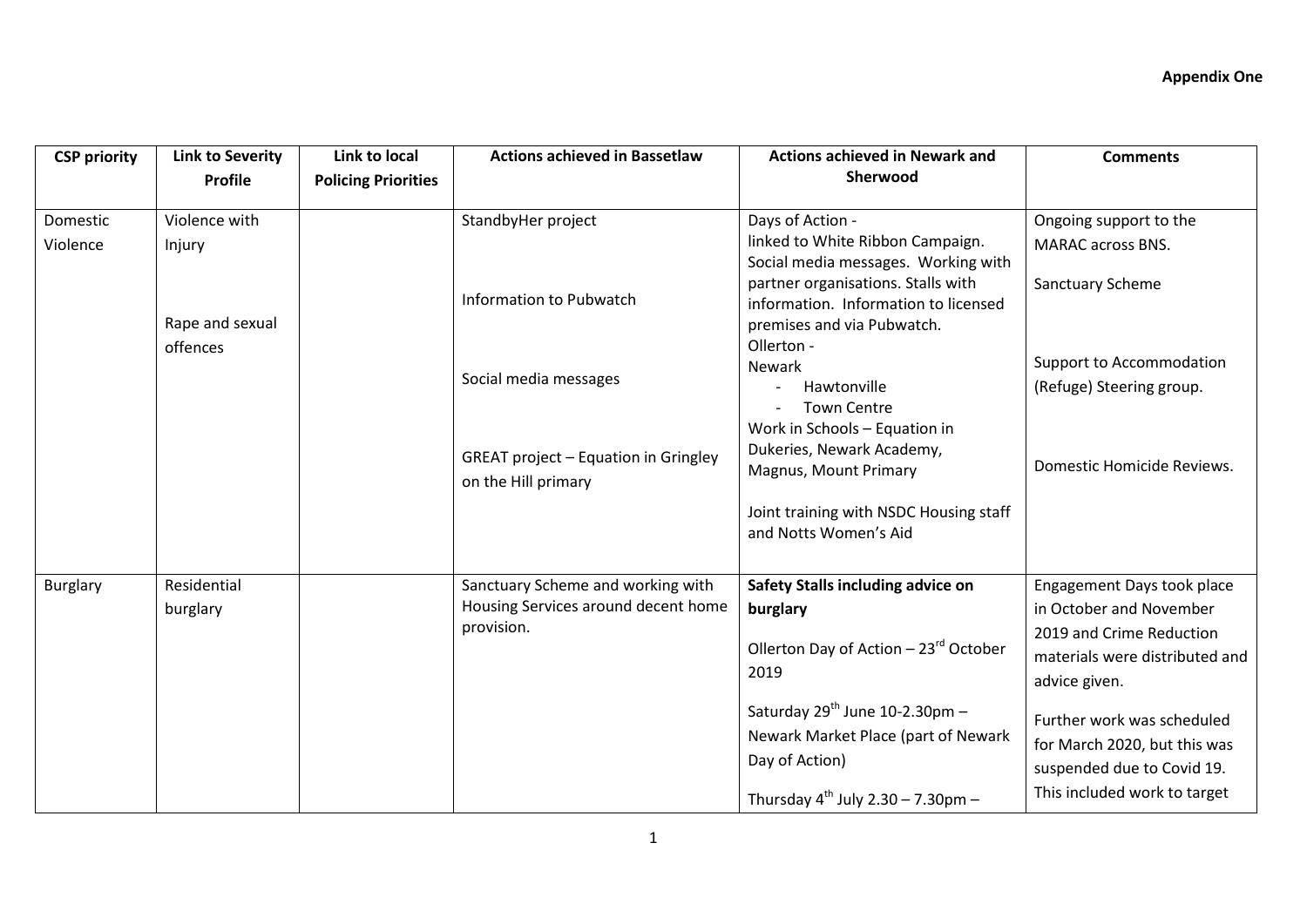|                                          |                                                           |                      |                                                                                                                                                                                                                                                                                                                                                         | Newark Market Place (part of Newark<br>Day of Action)                                                                                                                                                                                                                                                                                                   | harden the homes of a<br>number of vulnerable, elderly<br>residents; however, when<br>circumstances allow, this work<br>will continue.                                                                                                                                                                                                                                                                                      |
|------------------------------------------|-----------------------------------------------------------|----------------------|---------------------------------------------------------------------------------------------------------------------------------------------------------------------------------------------------------------------------------------------------------------------------------------------------------------------------------------------------------|---------------------------------------------------------------------------------------------------------------------------------------------------------------------------------------------------------------------------------------------------------------------------------------------------------------------------------------------------------|-----------------------------------------------------------------------------------------------------------------------------------------------------------------------------------------------------------------------------------------------------------------------------------------------------------------------------------------------------------------------------------------------------------------------------|
| <b>Rural Crime</b>                       |                                                           | Vehicle crime        | Operation Jericho<br>Joint operations with Private Sector,<br>NCC, Police and BDC<br>Serving of CPW's and CPN's re<br>motorbike nuisance. Working with<br><b>Welbeck Estate and National Trust</b><br>Deployment of Capture Cars                                                                                                                        | HGV/Fuel Thefts                                                                                                                                                                                                                                                                                                                                         | <b>Operation Magna - Police</b><br>action to target HGV and fuel<br>thefts on the A1 and in the<br>surrounding village areas, was<br>supported by the Partnership.<br>StandbyHerProject to be<br>raised at Rural Crime Group                                                                                                                                                                                                |
| Area based<br>work/Town<br>Centre Issues | Violence with<br>Injury<br>Residential<br>burglary<br>ASB | ASB<br>Vehicle crime | Night Time Economy work with EH,<br>Licensing, Community Safety & Police.<br><b>Targeting Illegal Taxi Operations</b><br>Pubwatch reinvigorated<br>Street outreach provision around<br>rough sleepers.<br>Mamba, Crack Cocaine.<br>Vehicle related nuisance ASB on the<br>increase apparent links to the use of<br>Nitrous Oxide capsules, working with | PSPO - Alcohol related<br>ASB, Newark Town<br>Centre<br>Graffiti Project -mapping of graffiti in<br>Newark town centre and surrounding<br>area - revised Graffiti Policy under<br><b>Environmental Services</b><br>Ollerton Night of Action $-21^{st}$<br>February 2020<br>ASB patrols<br>Off License checks - Challenge 25<br>Licensed premises checks | <b>NTE:</b> Taxi Marshalls were<br>deployed in Newark town<br>centre during the busy<br>Christmas and New Year<br>period. They ensured that<br>people visiting the town<br>centre were dispersed in an<br>efficient and orderly manner,<br>thus preventing problems<br>arising. In excess of 500<br>individuals per peak night<br>were enabled to leave the<br>town centre without trouble.<br><b>Operation Vow (NTE) -</b> |
|                                          |                                                           |                      |                                                                                                                                                                                                                                                                                                                                                         | 7 off licences visited (2 @ Edwinstowe<br>and 5 @ Ollerton & Boughton) 2 failed                                                                                                                                                                                                                                                                         | support provided to Police by                                                                                                                                                                                                                                                                                                                                                                                               |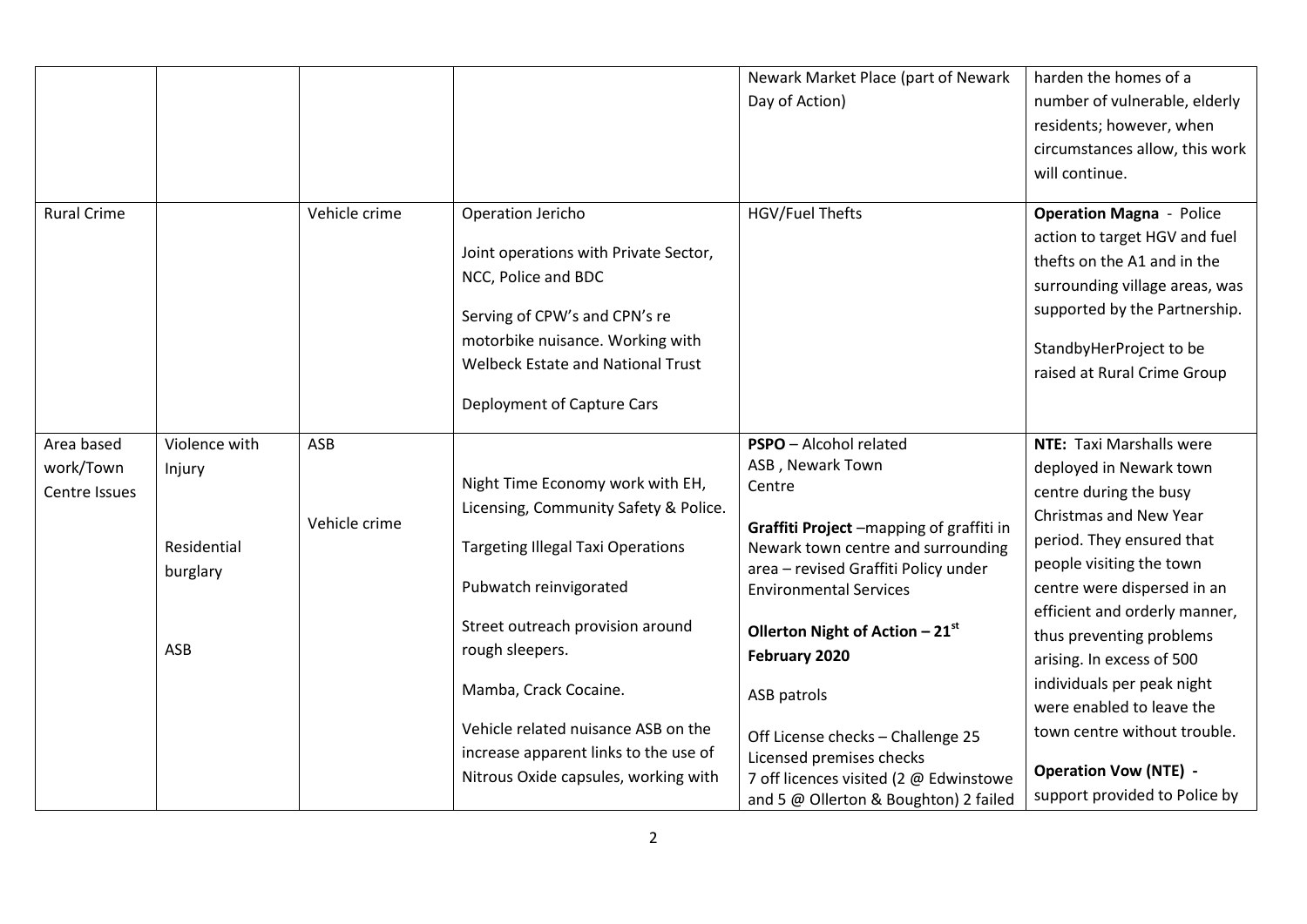|  | police, fire and others to address.    | to id our 22 year old volunteer on                                        | the CSP to ensure appropriate                               |
|--|----------------------------------------|---------------------------------------------------------------------------|-------------------------------------------------------------|
|  | Enforcement of PSPO and extensive      | Challenge 25 test purchasing. All the<br>others passed. . Other licensing | response in respect of NTE                                  |
|  | use of deployable CCTV. CPW's &        | checks were made at the premises                                          | related problems such as Drug                               |
|  |                                        | and a few actions identified such as                                      | Driving/Drug use.                                           |
|  | CPN's. Injunctions and CBO's as        | licence summary not on display, CCTV                                      |                                                             |
|  | appropriate                            | time on monitors incorrect, use of                                        | <b>Complex Needs Worker: The</b>                            |
|  | Intelligence feed from North Notts BID | refusals books to be improved.                                            | <b>Complex Needs Worker</b>                                 |
|  | Ambassadors                            |                                                                           | continued to engage with the                                |
|  |                                        |                                                                           | most complex and vulnerable                                 |
|  |                                        | 3 pubs at Ollerton targeted for                                           | individuals in the District.                                |
|  |                                        | Challenge 25 test purchase, only 1 of                                     |                                                             |
|  |                                        | them asked for id from our                                                | Whilst the average caseload                                 |
|  |                                        | volunteer. The Licensees at the other                                     | was six; the CNW has also                                   |
|  |                                        | 2 were informed / advised that their                                      | worked in conjunction with<br>the Police and the N&S Public |
|  |                                        | staff had failed to ask for id and                                        | Protection Team to reduce the                               |
|  |                                        | although she was over 18 she did look                                     | number of Street Drinkers by                                |
|  |                                        | quite young and should have been                                          | offering them support and                                   |
|  |                                        | asked at 2 Pubs at Ollerton and 2 at                                      | advice with alcohol problems                                |
|  |                                        |                                                                           | and, on occasions, other                                    |
|  |                                        | Edwinstowe were visited and                                               | substance misuse problems;                                  |
|  |                                        | inspected. Drugs wipes testing in                                         | signposting those with                                      |
|  |                                        | toilets was carried out and positive                                      | additional needs to the                                     |
|  |                                        | indicators found in 3 of                                                  | relevant services.                                          |
|  |                                        | them. Licensees were all given advice                                     |                                                             |
|  |                                        | about action they can take to                                             |                                                             |
|  |                                        | prevent/deter drug use. Young                                             | Joint Patrols: with Police and                              |
|  |                                        | person's/customers were also asked                                        | NSDC Licensing. Checks made                                 |
|  |                                        | to produce id to officers and did so.                                     | on Licensed premises.                                       |
|  |                                        |                                                                           |                                                             |
|  |                                        | Ollerton Day of Action - 23rd October                                     | <b>Nights of Action with</b>                                |
|  |                                        | 2019                                                                      | 'Challenge 25' checks made.                                 |
|  |                                        |                                                                           |                                                             |
|  |                                        | Safety stall                                                              |                                                             |
|  |                                        | Outreach safety items to                                                  |                                                             |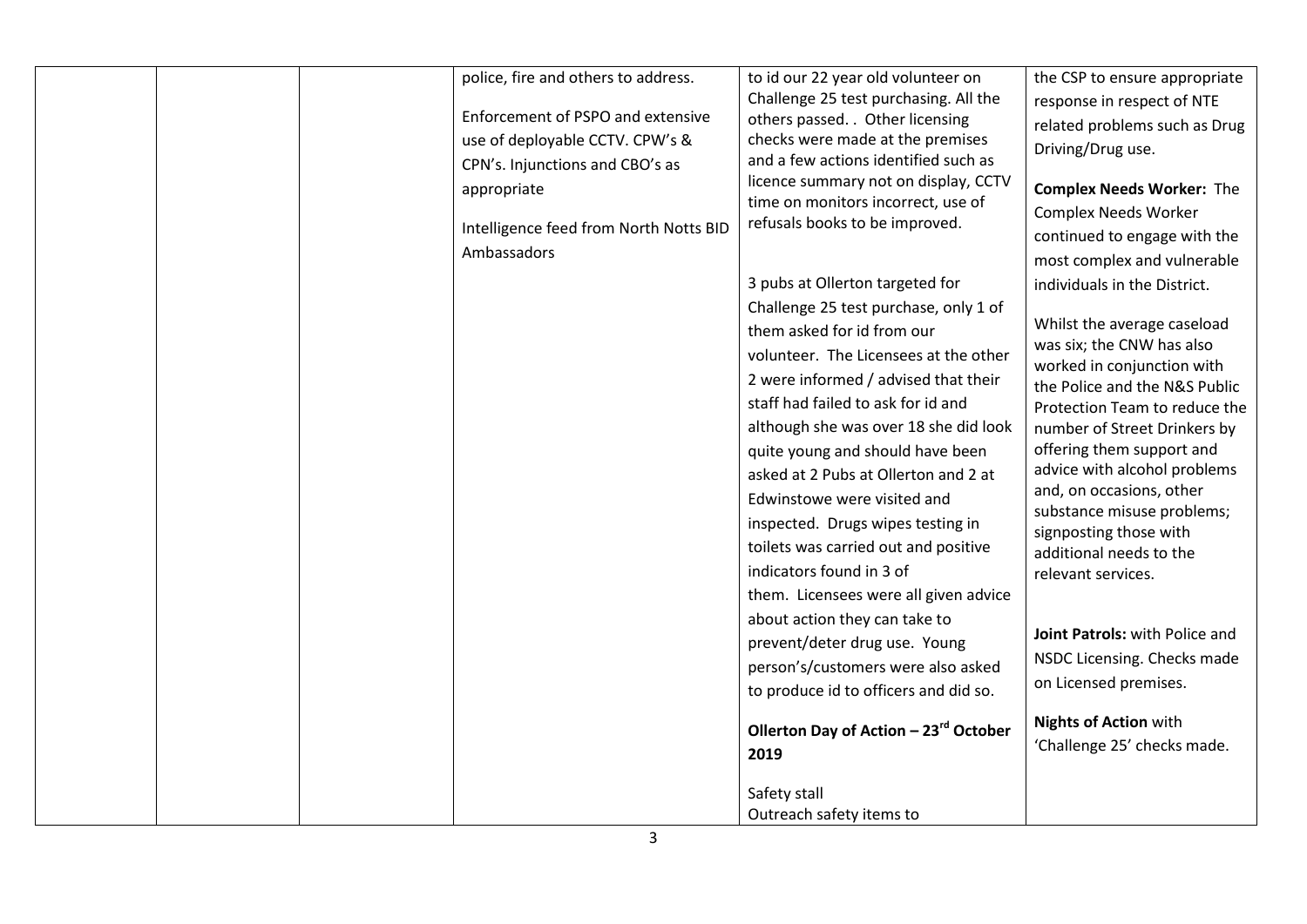|  |  | older/vulnerable residents via NASH                   | <b>County Lines mapping</b>     |
|--|--|-------------------------------------------------------|---------------------------------|
|  |  | and NCHA                                              | <b>Quarterly County Lines</b>   |
|  |  | <b>Bike Marking</b><br>Graffiti project on skate park | meetings ongoing in Newark      |
|  |  | <b>Focus on Domestic Violence</b>                     |                                 |
|  |  | Challenge 21 Licensing checks                         | and Sherwood - Chaired by       |
|  |  | Halloween Focus - safety/posters                      | Insp Sutton. Main NSDC issues   |
|  |  | Fire Safety Checks                                    | related to addresses being      |
|  |  | Graffiti Removal                                      | "cuckooed" for drug             |
|  |  | Speed Watch                                           | distribution purposes. No intel |
|  |  |                                                       | regarding young people being    |
|  |  | <b>Newark Day of Action -</b>                         | involved in county lines.       |
|  |  | Tuesday 25 <sup>th</sup> June                         | Mapping exercise undertaking    |
|  |  |                                                       | highlighting young people at    |
|  |  | ASB & Street drinker patrols - multi-                 | risk of county lines - linked   |
|  |  | agency                                                | this to young people who        |
|  |  | Saturday 29th June 10-2.30pm -                        | concerns have been raised       |
|  |  | <b>Newark Market Place (part of Newark</b>            | about CSE/CCE and ASB. Work     |
|  |  | Day of Action)                                        | ongoing.                        |
|  |  |                                                       |                                 |
|  |  | <b>Safety Stall and Bike Marking</b>                  |                                 |
|  |  | Held a safety stall with the emphasis                 |                                 |
|  |  | on bike marking to reflect the recent                 |                                 |
|  |  | spike in bike thefts - Community                      |                                 |
|  |  | Safety provided new bike marking kits                 |                                 |
|  |  | and bike lights, provided bike locks.                 |                                 |
|  |  | On general safety, provide fridge                     |                                 |
|  |  | magnets/emergency/useful contact                      |                                 |
|  |  | numbers/credit card wallets/purse                     |                                 |
|  |  | bells.                                                |                                 |
|  |  |                                                       |                                 |
|  |  | Council/Fire/Police in attendance                     |                                 |
|  |  |                                                       |                                 |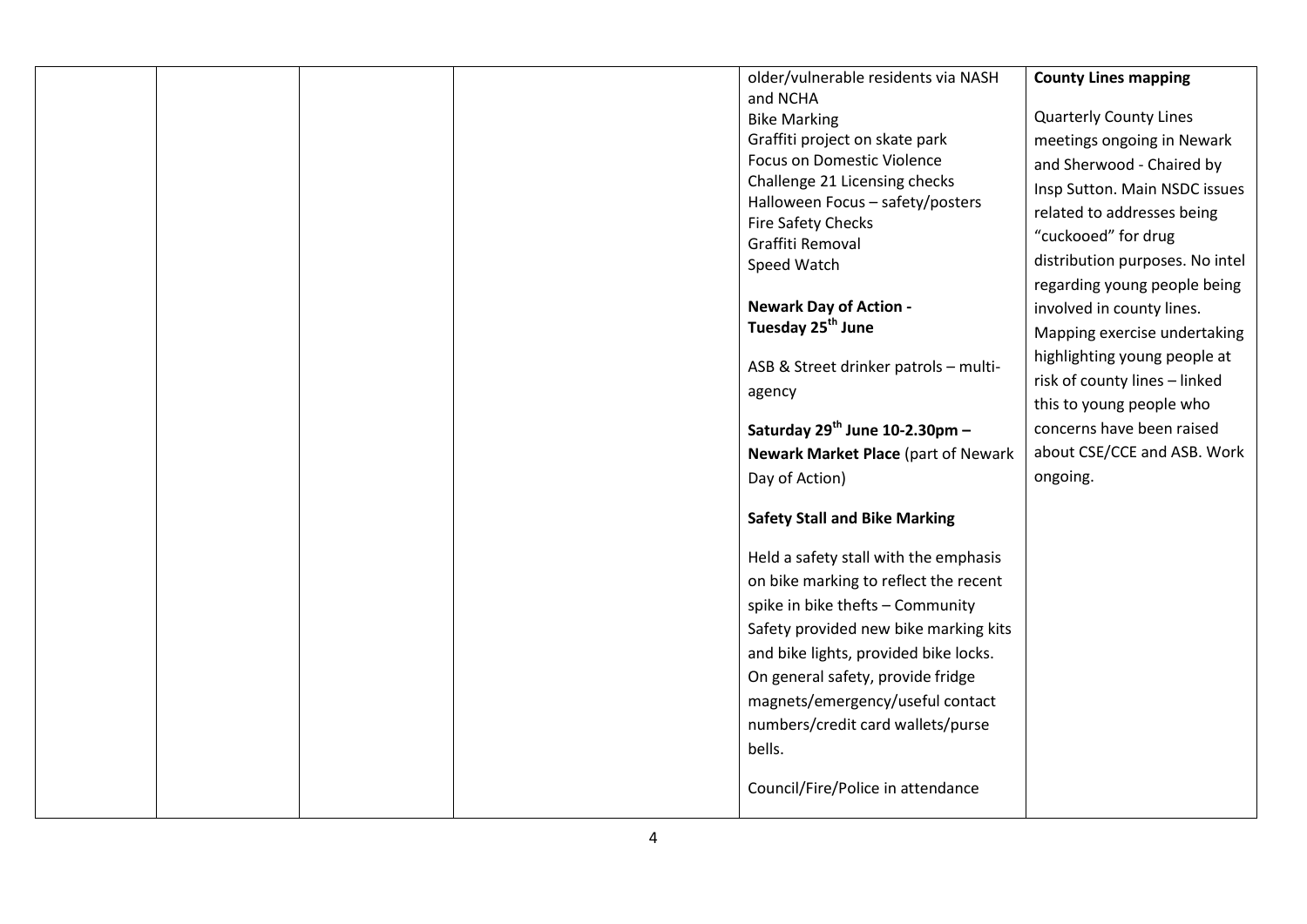|  | Thursday $4^{th}$ July 2.30 - 7.30pm -        |  |
|--|-----------------------------------------------|--|
|  | Newark Market Place (part of Newark           |  |
|  |                                               |  |
|  | Day of Action)                                |  |
|  | Safety Stall and Bike Marking 2.30-           |  |
|  | 7.30pm as above with police and Fire          |  |
|  | Service                                       |  |
|  |                                               |  |
|  | Diversionary Activities - 4.30pm -            |  |
|  | 7pm - with NCC Youth Justice Service,         |  |
|  | police, Fire.                                 |  |
|  | <b>Bike Marking Project (initially Newark</b> |  |
|  | but now District-wide)                        |  |
|  | Community Safety and Police to                |  |
|  | combat bike theft/raise awareness -           |  |
|  | sessions have now taken place across          |  |
|  | the district (could get figures from Rob      |  |
|  | Harrison is required)                         |  |
|  |                                               |  |
|  | A number of sessions have been                |  |
|  | linked in with A4T across the district        |  |
|  | ASB Enforcement: *I've only included          |  |
|  | those that are specific to priority areas     |  |
|  | (towns) and/or related to ASB                 |  |
|  | priorities:                                   |  |
|  |                                               |  |
|  | Criminal Behaviour Orders secured in          |  |
|  | 2019/20 within town centres related           |  |
|  | to ASB:                                       |  |
|  |                                               |  |
|  | Shop Theft/ASB (Newark)                       |  |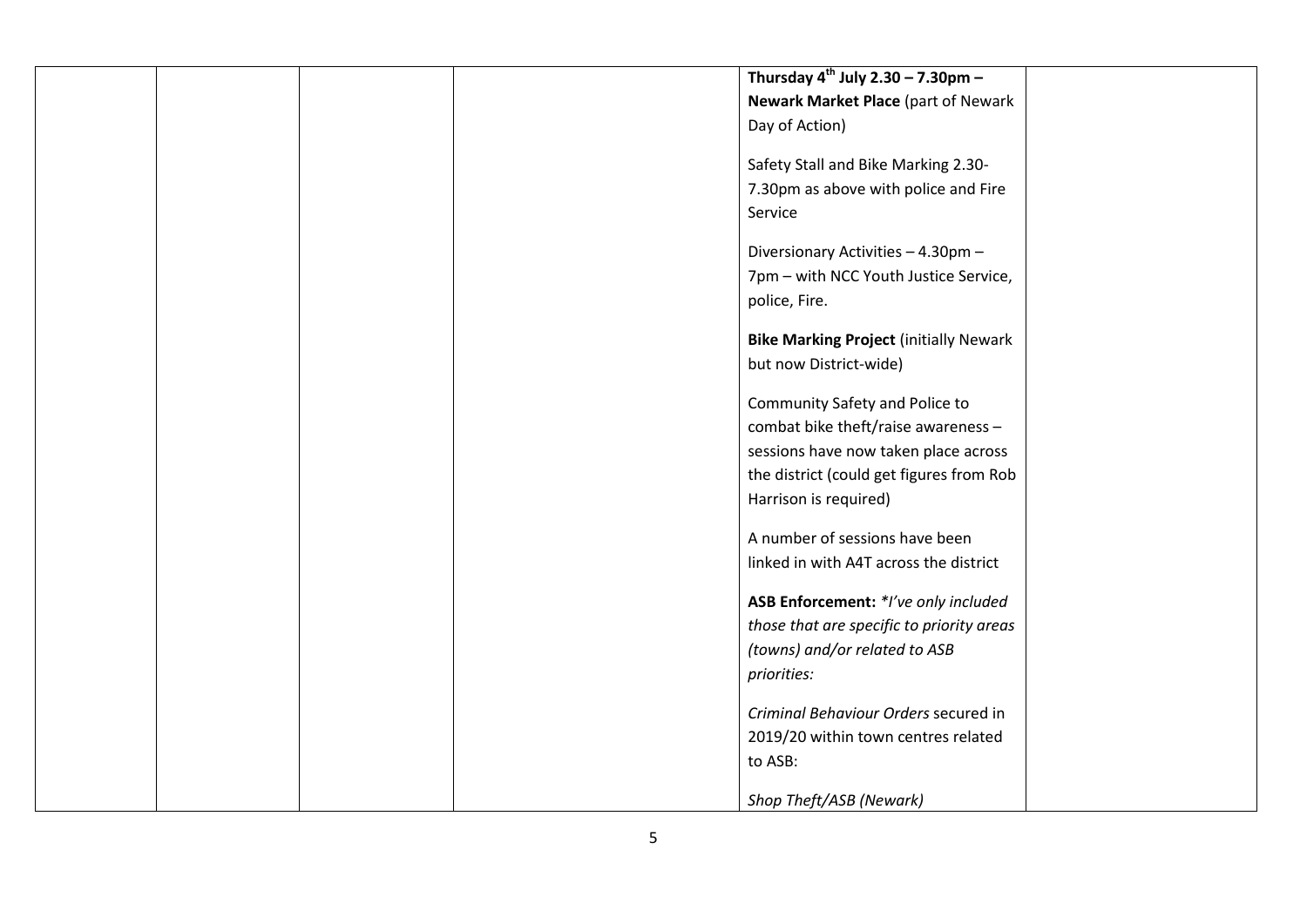|  |  | Terri Styring - 2 year CBO              |  |
|--|--|-----------------------------------------|--|
|  |  | Michael Lowe - 2 year CBO               |  |
|  |  | Jay Parkinson - 5 year CBO              |  |
|  |  |                                         |  |
|  |  | Licensed Premises/ASB (Newark)          |  |
|  |  | Shamus Doyle - 5 year CBO               |  |
|  |  |                                         |  |
|  |  | 3 ASB Warnings/Withdrawing the          |  |
|  |  |                                         |  |
|  |  | Right letters ref. begging/ASB/street   |  |
|  |  | drinking                                |  |
|  |  |                                         |  |
|  |  | <b>Community Protection Warnings</b>    |  |
|  |  | (Newark):                               |  |
|  |  | 4 issued on persistent street drinkers  |  |
|  |  |                                         |  |
|  |  | <b>Community Protection Warnings:</b>   |  |
|  |  | (Ollerton)                              |  |
|  |  | 3 issued due to young people/ASB        |  |
|  |  |                                         |  |
|  |  | <b>St Mary Magdalena Church Gardens</b> |  |
|  |  | & Magnus Song School - high level of    |  |
|  |  | ASB and crime (including violent        |  |
|  |  | incidents in 19/20)                     |  |
|  |  |                                         |  |
|  |  | Temporary CCTV installed in Song        |  |
|  |  | School                                  |  |
|  |  | Priority joint agency patrols           |  |
|  |  | Environmental services carrying out a   |  |
|  |  | programme of works to "design out"      |  |
|  |  | ASB in the Church Gardens               |  |
|  |  |                                         |  |
|  |  | Ollerton ASB - young people             |  |
|  |  | Young people running over roofs of      |  |
|  |  | business premises                       |  |
|  |  | <b>CCTV</b>                             |  |
|  |  | Press release                           |  |
|  |  | CPW issued                              |  |
|  |  |                                         |  |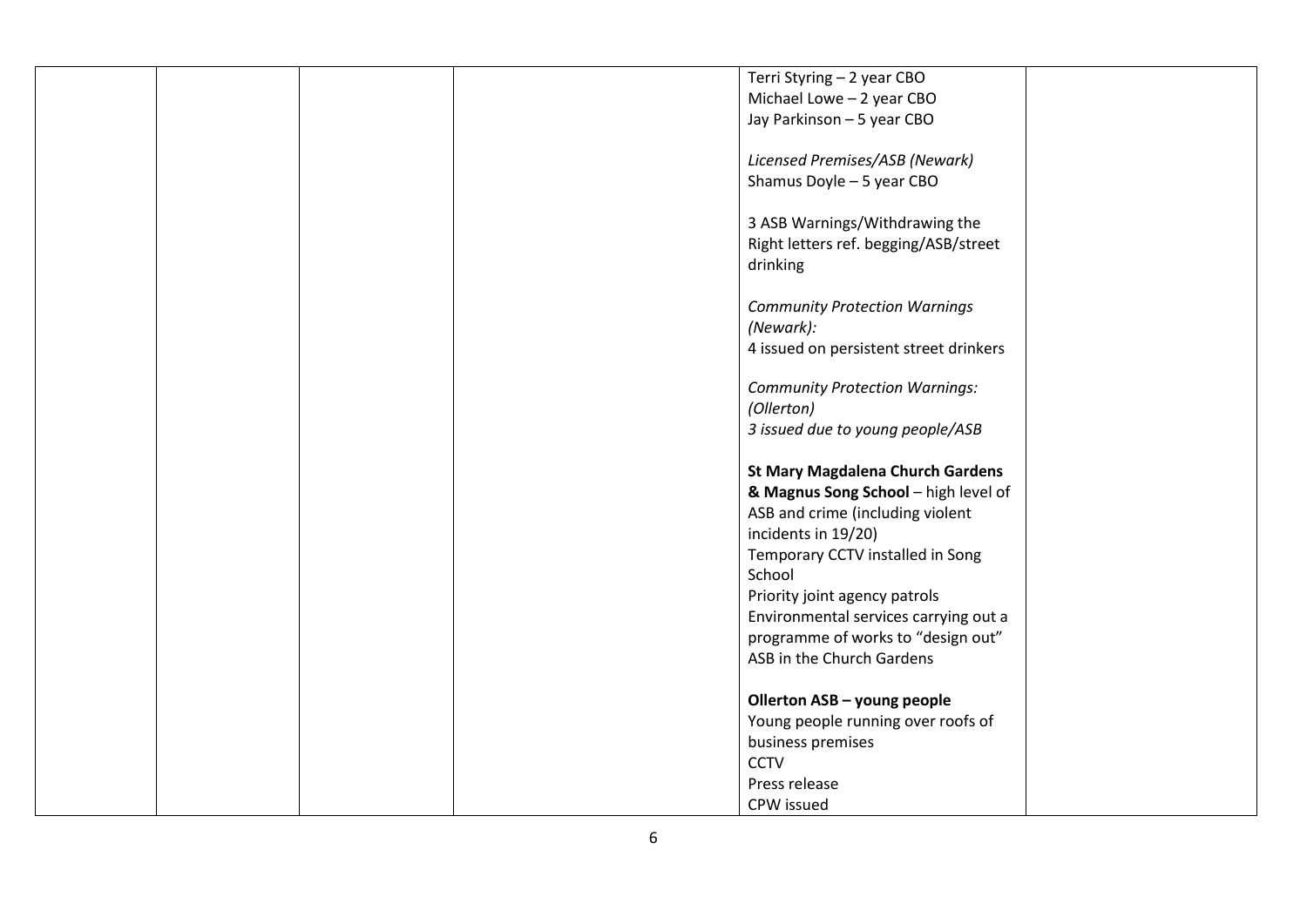|                       |     |     |                                                                                                                                                          | <b>CAP Clipstone officially launched</b><br>September 2019 (Helen Ellison)<br><b>CAP Ollerton &amp; Edwinstowe</b><br>continuing.                                                                                                                                                                                                                                                                                                                                                                                                                                                                                                                                                                                                                                                        |                                                                                                                                                                                                                                                                                                                                                                                                                                                                                                                                         |
|-----------------------|-----|-----|----------------------------------------------------------------------------------------------------------------------------------------------------------|------------------------------------------------------------------------------------------------------------------------------------------------------------------------------------------------------------------------------------------------------------------------------------------------------------------------------------------------------------------------------------------------------------------------------------------------------------------------------------------------------------------------------------------------------------------------------------------------------------------------------------------------------------------------------------------------------------------------------------------------------------------------------------------|-----------------------------------------------------------------------------------------------------------------------------------------------------------------------------------------------------------------------------------------------------------------------------------------------------------------------------------------------------------------------------------------------------------------------------------------------------------------------------------------------------------------------------------------|
| Community<br>Cohesion | ASB | ASB | Engagement days through BDC<br>community engagement lead.<br>Utilising NCC Youth Outreach<br>provision for Hot spot areas<br><b>Community Speedwatch</b> | <b>ASB/Youth Engagement (Newark)</b><br>5 events (3 in Newark Market Place<br>and 2 at Riverside Park) - partnership<br>working to engage young people and<br>deter ASB. Events included climbing<br>wall/arts & craft/Hill Holt<br>outreach/Nottingham Forest Football<br>club outreach/NCC Youth Justice<br>teams/NCC Youth Outreach<br>teams/virtual boxing/ local boxing<br>club/graffiti art.<br>*Riverside events designed to engage<br>with families and young people from<br>the traveller community (not exclusive<br>to).<br>Water Safety Day - Council/Fire<br>Service/Police/Royal Navy Reserves.<br>Over 100 primary school pupils<br>attended Water Safety Day on June<br>$2^{nd}$ 2019.<br>Bespoke sessions by Fire Service into 2<br>local primary schools - Lovers Lane | <b>Community Speedwatch: The</b><br>aim was to set up new CSW<br>groups and support existing<br>ones by providing access to<br>equipment, training and<br>signage.<br>New Speedwatch equipment<br>was purchased and 4 new<br>CSW groups were set up<br>across Newark and Sherwood<br>and volunteers trained and<br>have been active in their<br>communities.<br>Additional work was planned;<br>however, work was suspended<br>as a result of Covid 19 but has<br>been given the go-ahead to<br>start again within the next 6<br>weeks. |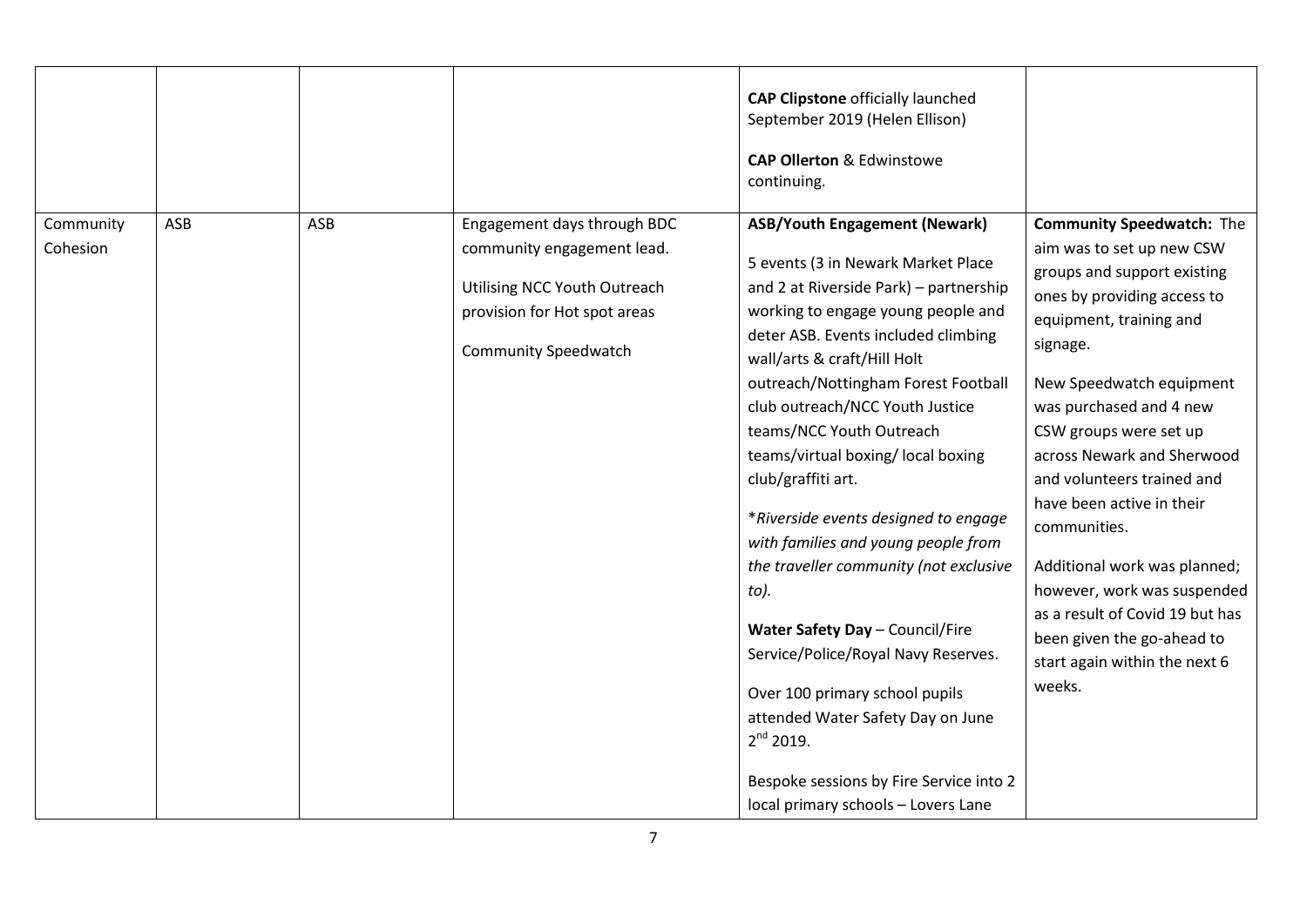|                                |                                |     |                                                                                                                                                                                                  | and Holy Trinity.<br><b>Neighbourhood Watch</b><br>Beacon Ward - 11 new schemes (as of<br>30/05/2019) set up on within Beacon<br>Ward, with requests for 2 further<br>meetings in February 2020 (could find<br>out exact figures if needed) |                                                                                                                                                                                                                                                                        |
|--------------------------------|--------------------------------|-----|--------------------------------------------------------------------------------------------------------------------------------------------------------------------------------------------------|---------------------------------------------------------------------------------------------------------------------------------------------------------------------------------------------------------------------------------------------|------------------------------------------------------------------------------------------------------------------------------------------------------------------------------------------------------------------------------------------------------------------------|
| Knife Crime                    | Violence with<br>Injury        |     | Knife Amnesty - Operation Sceptre                                                                                                                                                                | Neil Hudson<br>Youth Worker - Interventions Team<br>(North)<br>Nottinghamshire County Council<br>Specific to Knife Crime & Violent<br>Crime - joint working in Ollerton,<br>Hawtonville and Newark town centre                              | Police: deployed the knife<br>arch in Newark town centre<br>around public houses and at<br>the railway station.<br>Op Sceptre - knife amnesty -<br>As part of Nottinghamshire<br>Police's operation around<br>knife crime, a knife bin was<br>located in Castle House. |
| Exclusions                     | ASB<br>Residential<br>burglary |     | Work continuing with Academy's<br>increased invites to Child in Need,<br>Child Criminal Exploitation and Youth<br>Violence and Child Criminal<br>Exploitation Meeting, locally and<br>countywide | N/A                                                                                                                                                                                                                                         |                                                                                                                                                                                                                                                                        |
| Gypsy and<br><b>Travellers</b> | ASB                            | ASB | Bassetlaw issues relate to the settled<br>traveller community who historically<br>have had a great deal of involvement<br>in and around drug related activity<br>and ASB.                        | Water Safety Day - Council/Fire<br>Service/Police/Royal Navy Reserves<br>Over 100 primary school pupils<br>attended Water Safety Day on June<br>$2^{nd}$ 2019.                                                                              | <b>Water Safety: Approximately</b><br>100 children were given<br>advice regarding water safety<br>through talks given by all<br>involved agencies. It was<br>deemed to be very successful                                                                              |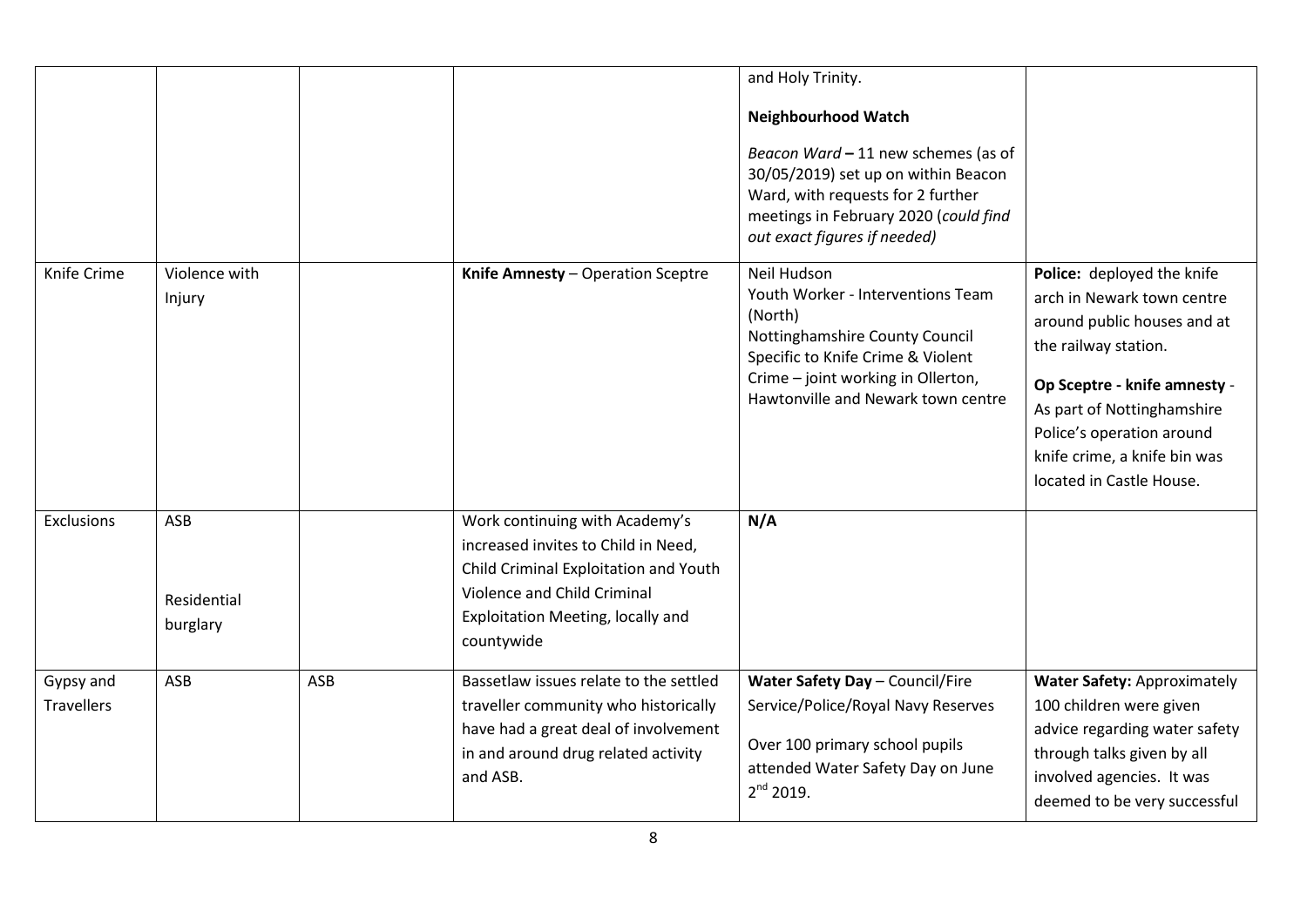| This working is ongoing on a daily<br>basis with Housing & NPT. | Bespoke sessions by Fire Service into 2<br>local primary schools - Lovers Lane<br>and Holy Trinity.<br>Water Safety Patrols - joint patrols                                                                                             | and the head teacher of the<br>school involved was very keen<br>to be invited to any further<br>events.<br><b>Swimming Project: 10</b>                                                                                        |
|-----------------------------------------------------------------|-----------------------------------------------------------------------------------------------------------------------------------------------------------------------------------------------------------------------------------------|-------------------------------------------------------------------------------------------------------------------------------------------------------------------------------------------------------------------------------|
|                                                                 | with police, Fire, ASB team/CPOs<br>along Mill Lane bridge specifically to<br>engage and educated young people<br>from traveller community/deter water<br>related ASB along the Wharf<br>side/directed at passing waterways<br>traffic. | females between the ages of<br>$11 - 16$ attended 10 swimming<br>sessions for an hour at a time.<br>They had none or very little<br>experience in the water and at<br>the conclusion of the project<br>they were all far more |
|                                                                 | <b>ASB/Youth Engagement (Newark)</b>                                                                                                                                                                                                    | competent swimmers. Those                                                                                                                                                                                                     |
|                                                                 | 5 events (3 in Newark Market Place<br>and 2 at Riverside Park) - partnership<br>working to engage young people and<br>deter ASB. Events included climbing<br>wall/arts & craft/Hill Holt                                                | that had been very nervous<br>were now confident in and<br>around the water and they<br>could all swim between 15-<br>50 metres.                                                                                              |
|                                                                 | outreach/Nottingham Forest Football<br>club outreach/NCC Youth Justice<br>teams/NCC Youth Outreach<br>teams/virtual boxing/ local boxing<br>club/graffiti art.                                                                          | Healthy Eating Project: run by<br><b>NSDC Public Protection Team</b><br>and involved a group of young<br>Traveller girls to encourage<br>them to lead healthy lifestyles.                                                     |
|                                                                 | *Riverside events designed to engage<br>with families and young people from                                                                                                                                                             | <b>Hill Holt Wood Project:</b>                                                                                                                                                                                                |
|                                                                 | the traveller community (not exclusive                                                                                                                                                                                                  | Education around horticulture,                                                                                                                                                                                                |
|                                                                 | to)                                                                                                                                                                                                                                     | woodcraft land management                                                                                                                                                                                                     |
|                                                                 |                                                                                                                                                                                                                                         | and construction for young                                                                                                                                                                                                    |
|                                                                 |                                                                                                                                                                                                                                         | <b>GRT residents of Tolney Lane</b>                                                                                                                                                                                           |
|                                                                 |                                                                                                                                                                                                                                         | and settled Traveller young                                                                                                                                                                                                   |